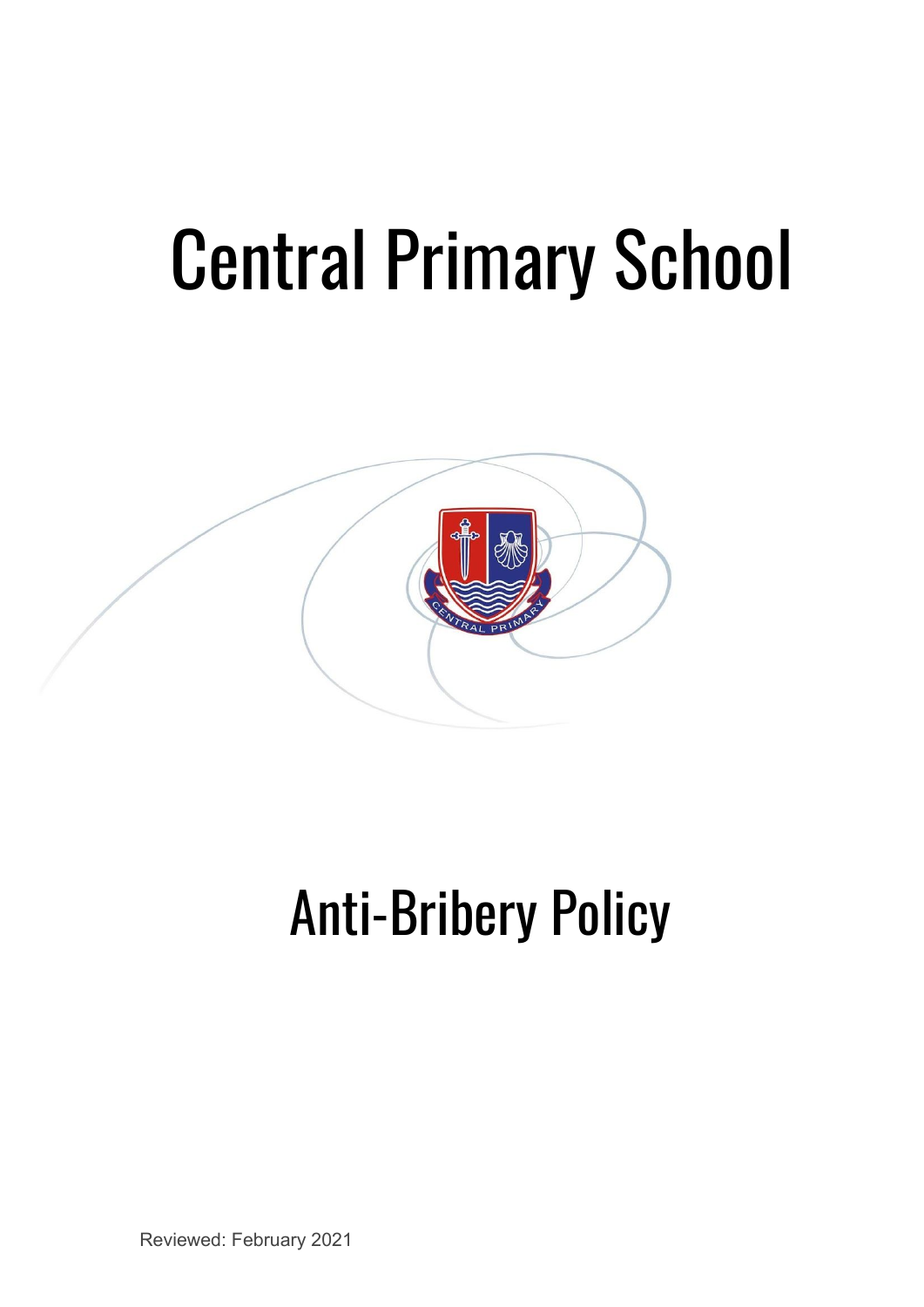# **Our Motto: Children are Central**

# **Introduction**

The Bribery Act became law on 1 July 2011. It replaces what were collectively known as the Prevention of Corruption Acts 1889 to 1916. It is designed to address bribery and corruption in the public and private sectors and will mean that any incorporated organisation, potentially including schools could be liable to severe penalties if they fail to implement adequate procedures to prevent bribes being paid or received on their behalf.

There are four key offences under the Act

- Section 1 Bribing another person
- Section 2 Taking a bribe
- Section 6 Bribing a foreign public official
- Section 7 Failing to prevent bribery.

The Bribery Act applies to all staff in the organisation. An organisation may be guilty of bribery even if only the individual offender knew of the bribery.

The Bribery Act introduces serious penalties such as unlimited fines for organisations and up to a maximum jail term of 10 years for the individuals involved.

Organisations will have a defence against prosecution if they can demonstrate that they had "adequate procedures in place to prevent bribery".

**Bribery is a serious criminal offence and the School does not and will not, pay bribes or offer improper inducement to anyone for any purpose. Equally the School does not and will not accept any bribes or improper inducements.**

#### **Definition of Bribery**

Bribery is an inducement or reward offered, promised or provided to gain personal, commercial, regulatory or contractual advantage.

#### **Objective of the Anti Bribery Policy**

The objective of the policy is to provide a coherent and consistent approach to ensuring compliance with the Bribery Act. It will enable all employees and any person who performs services for and on behalf of the School (this could include contractors and subcontractors) to understand their responsibilities and allow them to take the necessary action, for example reporting any potential breaches of the policy.

The School is committed to countering bribery and corruption in all forms and will not tolerate it in any of its activities.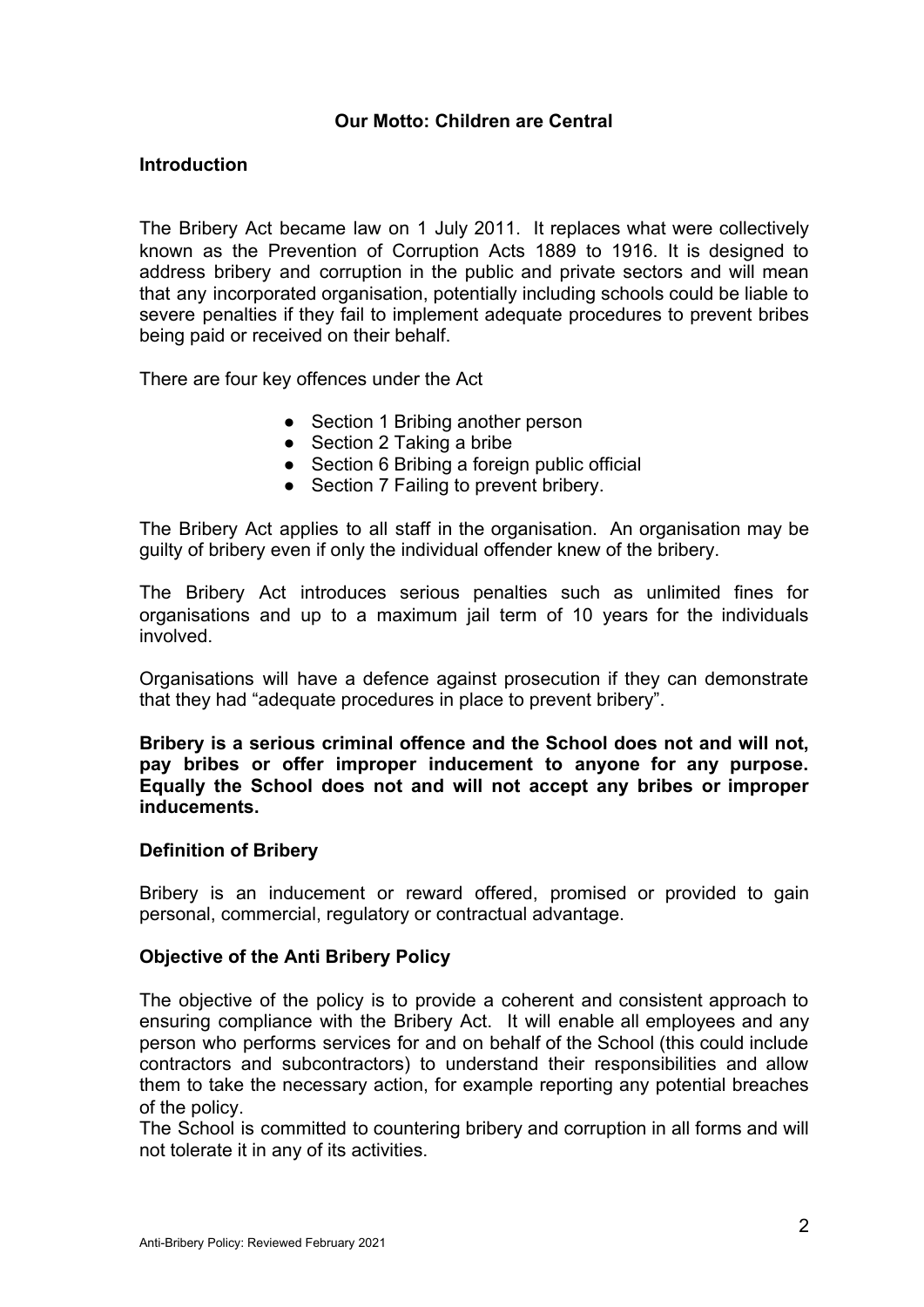The School requires that all staff and all working or performing any service on or on behalf of the School neither accept nor give bribes. Staff must:

- ♦ Act honestly with integrity at all times to safeguard the School's resources for which they are responsible
- $\bullet$  Comply with the law (both in spirit and in the letter)
- $\blacklozenge$  Abide by this policy.

# **Scope of the Policy**

The policy applies to all of the School's activities including its work with strategic partners, third parties, suppliers, and others.

# **Ownership of the Policy**

The policy has the approval of the Governing Body. The policy applies equally to all staff, regardless of grade whether permanently employed, temporary agency staff, contractors, agents, all elected and non-elected Governors, volunteers and consultants.

The Headteacher and the Board of Governors will own the policy, thereby ensuring that there is commitment at the highest level.

# **Anti Bribery Policy**

It is unacceptable to**:**

- ♦ Give, promise to give, or offer payment, gifts or hospitality with the expectation or hope that a favourable advantage will be received, or to reward a favourable advantage already given
- Give, promise to give, or offer payment, gifts or hospitality to a government official, agent or representative to "facilitate" or expedite a routine procedure
- Accept payment from a third party that is offered with the expectation that it will obtain a favourable advantage for them, whether known or suspected
- Accept a gift or hospitality from a third party if it is offered or provided with an expectation that a favourable advantage will be provided by the School in return, whether known or suspected
- Retaliate against or threaten a person who has refused to commit a bribery offence or who has raised concerns under this policy
- Engage in activity in breach of this policy.

# **Related Policies**

The anti bribery policy must be considered alongside the following policies which collectively set out the School's approach to reducing bribery risks.

♦ Whistle Blowing Policy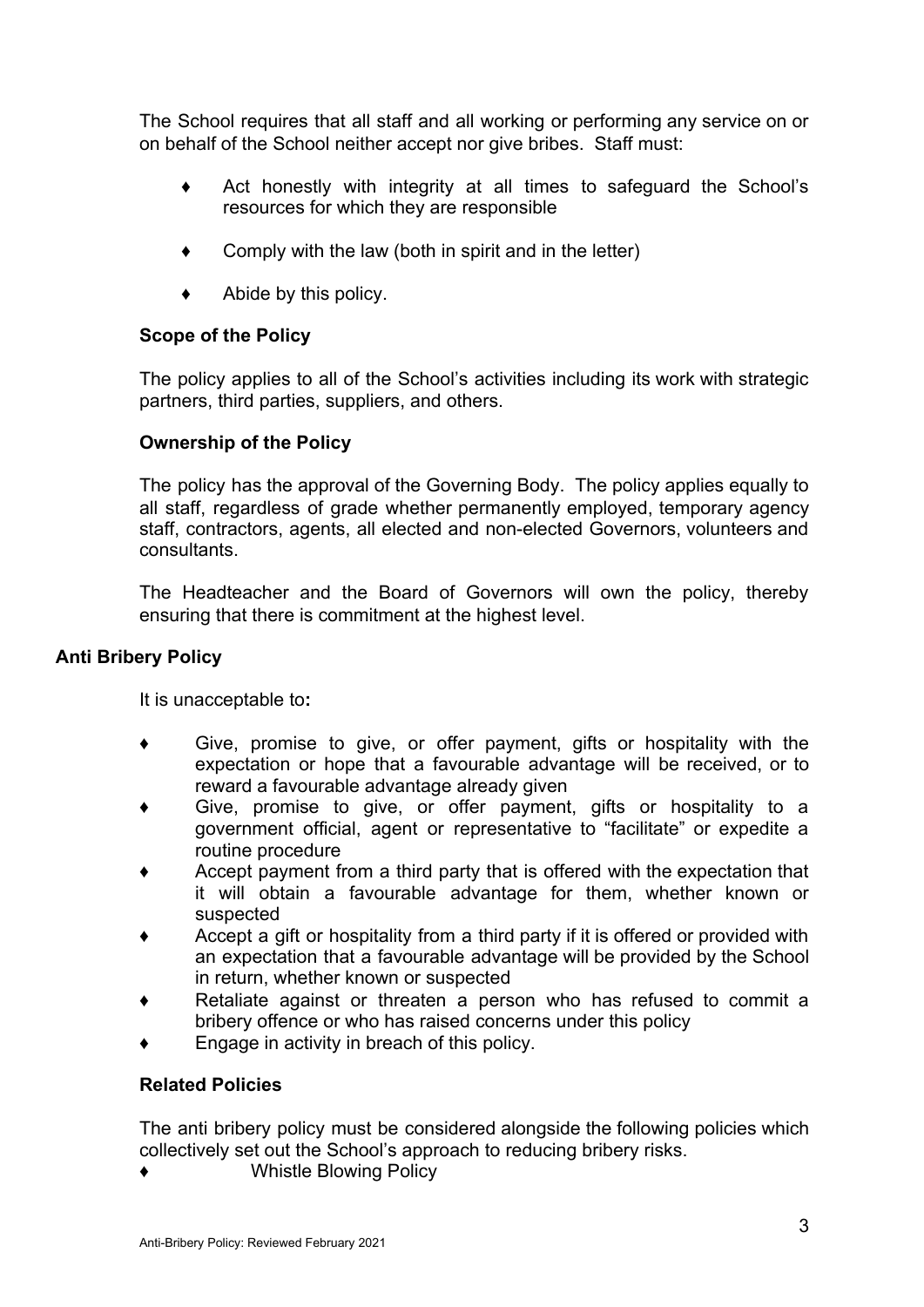- ♦ Code of Conduct for staff
- Code of Conduct for Governors
- Recruitment and Disciplinary Procedures

# **Staff Responsibilities and all those working or performing any service on or behalf of the School:**

Prevention, detection and reporting of bribery and other forms of corruption are the responsibility of all those working for the School or under its control. All staff including third parties working or performing any service on or behalf of the School are to avoid activity that breaches this policy, and must:

- $\bullet$  Ensure that they read, understand and comply with the policy
- ♦ Raise concerns as soon as possible if they suspect that this policy has been breached.

# **Adequate Procedures**

The procedures need to be applied proportionately based on the level of risk of bribery to the School.

Adequate procedures cover:

1. Risk Assessment

That the School assesses the nature and extent of its exposure to potential bribery from inside and outside. The School should know who it is doing business with and whether this has risk implications.

2. Top Level Commitment

That the Governing body is committed to preventing bribery. That there is a clear statement that bribery is not acceptable. That the anti bribery policy is clearly communicated to all staff and partners of the School.

- 3. Due Diligence That the School has policies in place and is aware of who it does business with. The School is confident that its business relationships are transparent and ethical.
- 4. Clear, practical and accessible policies and procedures That the School's policies and procedures to prevent bribery being committed on its behalf are clear, practical, accessible and enforceable.
- 5. Effective Implementation The anti-bribery policy and procedures are embedded throughout the School. This means that the anti–bribery statements are embedded in the recruitment, retention, and operational policies and in training programmes.
- 6. Monitoring and Review